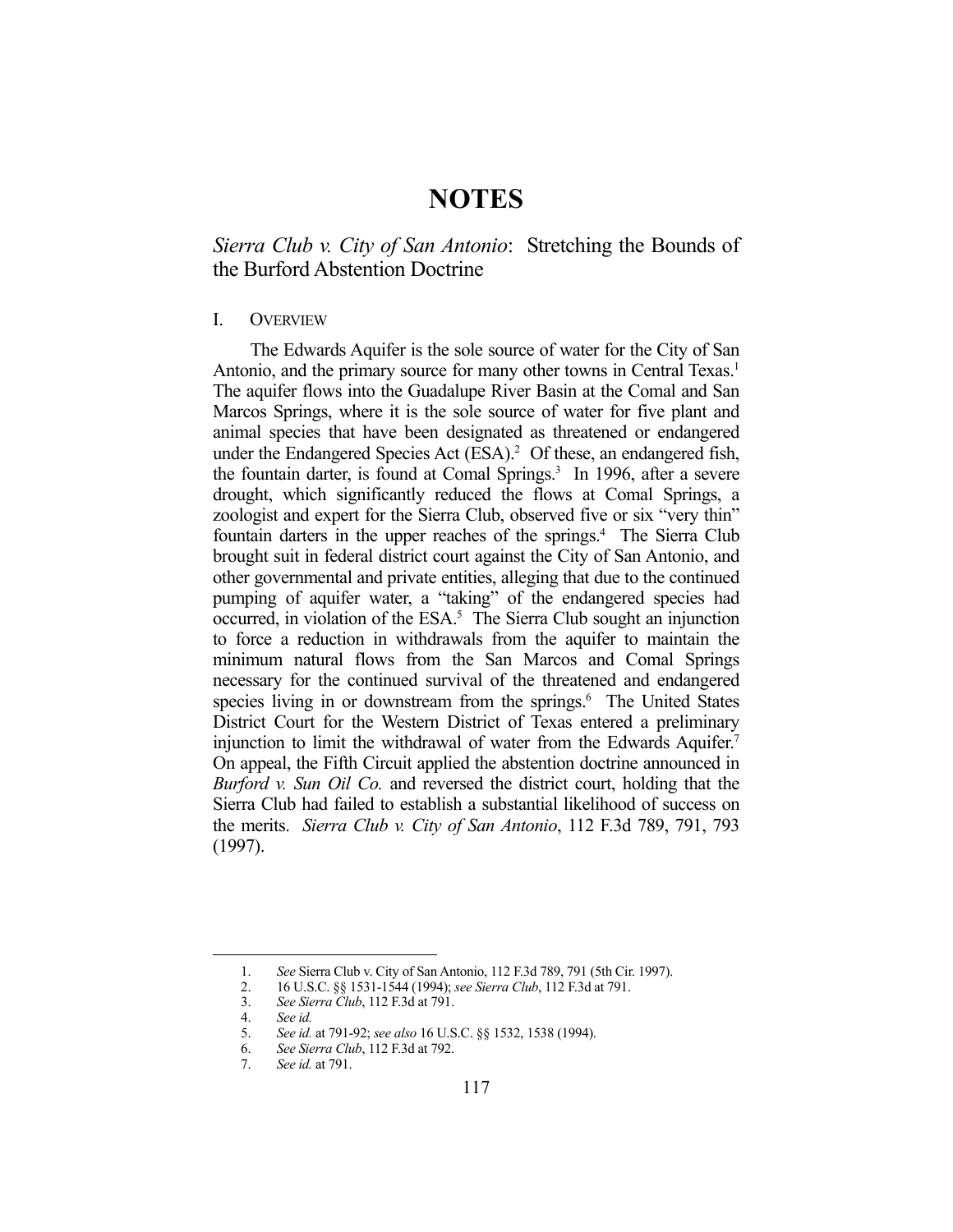#### II. BACKGROUND

 The *Burford* abstention doctrine directs that a federal court abstain from exercising federal jurisdiction in two categories of cases: "[w]here timely and adequate state-court review is available," and either:

(1) there are "difficult questions of state law bearing on policy problems of substantial public import whose importance transcends the result in the case then at bar"; or (2) where the "exercise of federal review of the question in a case and in similar cases would be disruptive of state efforts to establish a coherent policy with respect to a matter of substantial public concern."8

Several factors relevant to determining whether the abstention doctrine applies have emerged from the *Burford* line of cases: (1) whether there is a state or federal cause of action, (2) whether inquiry into unsettled areas of state law or local facts is necessary, (3) the significance of the state interest involved, (4) the state's need to have uniform policy in the area, and (5) the availability of a special state forum for judicial review.<sup>9</sup>

 At issue in *Burford* was an order given by the Texas Railroad Commission granting a permit to Burford to drill four wells on a small piece of land in an east Texas oil field.<sup>10</sup> Several oil companies brought suit in federal court to enjoin the enforcement of the Railroad Commission's order, claiming that the order violated their right to due process under the law.11 The Supreme Court found the constitutional challenge of minimal importance for the uniformity of federal law because a federal court's review would not determine whether the Commission's order was valid under the Constitution.<sup>12</sup> Rather, a federal court's review would determine whether compliance with a standard of "reasonableness," under state law, was different from the constitutional standard of due process.<sup>13</sup> The order was part of Texas's complex general regulatory scheme for oil and gas conservation, "an aspect of 'as thorny a problem as has challenged the ingenuity and wisdom of legislatures."<sup>14</sup>

 The Texas Legislature had created a centralized system of direct judicial review of the Commission's orders in the state district courts of Travis County in order to avoid the conflicting interpretations that would

 <sup>8.</sup> New Orleans Pub. Serv., Inc. v. Council of New Orleans, 491 U.S. 350, 361 (1989) (quoting Colorado River Water Conservation Dist. v. United States, 424 U.S. 800, 814 (1976)).

 <sup>9.</sup> *See* Wilson v. Valley Elec. Membership Corp., 8 F.3d 311, 314 (5th Cir. 1993) (citations omitted).

 <sup>10.</sup> Burford v. Sun Oil Co., 319 U.S. 315, 315-17 (1943).

 <sup>11.</sup> *See id.* at 317.

 <sup>12.</sup> *Id.* at 332.

 <sup>13.</sup> *See id.*

 <sup>14.</sup> *Id.* at 318 (quoting Railroad Comm'n v. Rowan & Nichols Oil Co., 310 U.S. 573, 579 (1940)).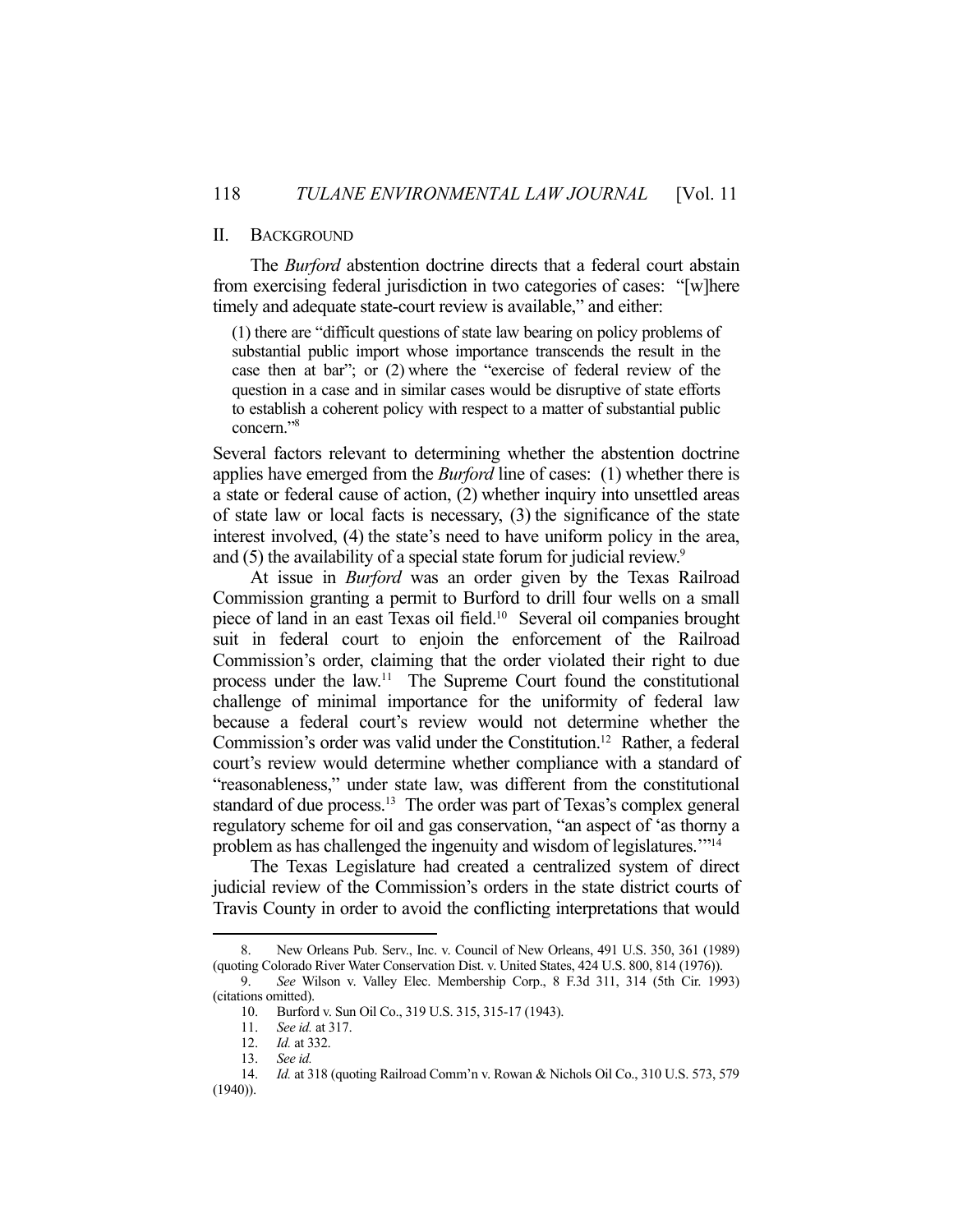result from collateral attacks in the state district courts.15 The centralization of judicial actions to supervise the Railroad Commission's orders allowed the state courts and the Railroad Commission to gain specialized knowledge of the regulations shaping the field.<sup>16</sup> Due to Texas's important public interest in the comprehensive regulation of the oil and gas industry, the Court endorsed an abstention doctrine "whereby the federal courts, 'exercising a wise discretion,' restrain their authority because of 'scrupulous regard for the rightful independence of the state governments' and for the smooth working of the federal judiciary."17 In these circumstances, "a sound respect for the independence of state action requires the federal equity court to stay its hand."18

 However, a federal court's decision to abstain from deciding a case properly before it is "the exception, not the rule."<sup>19</sup> "The doctrine of abstention . . . is an extraordinary and narrow exception to the duty of a [d]istrict [c]ourt to adjudicate a controversy properly before it,'" and can be justified in only exceptional circumstances where removing to state court would serve "an important countervailing interest."20 In *Colorado River Water Conservation District*, the Supreme Court held that dismissal of the United States case on behalf of two Indian tribes could not be supported under the *Burford* abstention doctrine because the case did not fall into either of the two general categories of cases warranting abstention under *Burford*. 21 No federal constitutional issue would be made moot or placed in a different posture by a state court's determination of state law because no constitutional issue was presented.22 Further, no difficult questions of state law affecting policy of substantial public significance were presented.<sup>23</sup> Moreover, a federal court decision would not impair efforts by a state to implement its policies.24

 The Supreme Court further refined the *Burford* abstention doctrine in *New Orleans Public Service, Inc. v. Council of New Orleans* (*NOPSI*).25 New Orleans Public Service, Inc. sought a rate increase from

<u>.</u>

 <sup>15.</sup> *See id.* at 326; *see also* Texas Steel Co. v. Fort Worth and D.C. Ry. Co., 40 S.W.2d 78 (Tex. 1931).

 <sup>16.</sup> *See Burford*, 319 U.S. at 327.

 <sup>17.</sup> *Id.* at 332 (quoting Railroad Comm'n v. Pullman Co., 312 U.S. 496, 501 (1941)).

 <sup>18.</sup> *Id.* at 334.

 <sup>19.</sup> Colorado River Water Conservation Dist. v. United States, 424 U.S. 800, 813 (1976).

 <sup>20.</sup> *Id.* (quoting County of Allegheny v. Frank Mashuda, 360 U.S. 185, 188-89 (1959)).

 <sup>21.</sup> *Id.* at 814-16. The Tribes sought a determination of their federal water rights in certain rivers and their tributaries in Colorado Water Division Number 7. *See id.* at 805.

 <sup>22.</sup> *See id.* at 814-16.

 <sup>23.</sup> *See id.*

 <sup>24.</sup> *See id.*

 <sup>25. 491</sup> U.S. 350 (1989).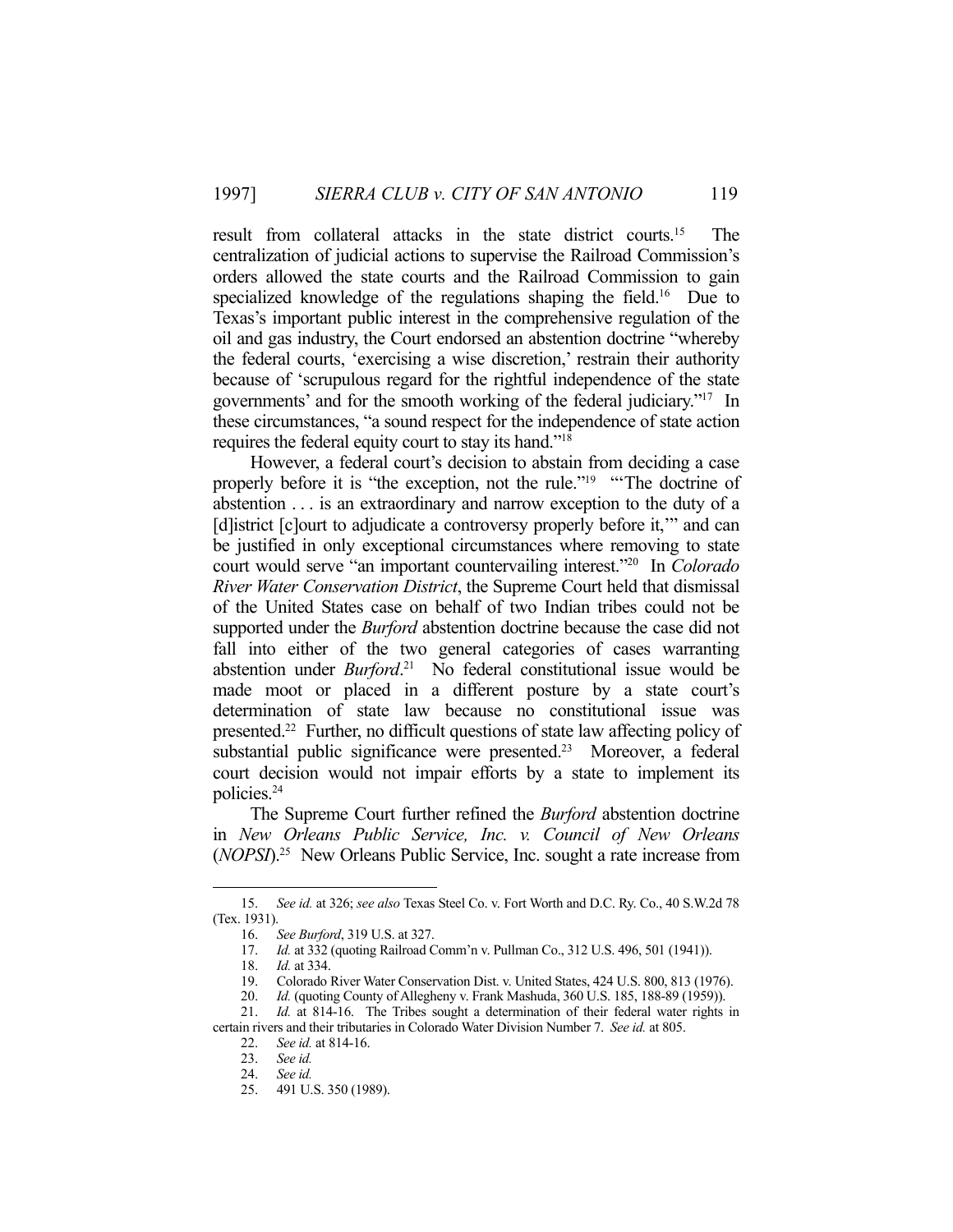the New Orleans City Council to cover the increase in costs resulting from the Federal Energy Regulatory Commission's (FERC) allocation of the cost of the Grand Gulf 1 nuclear reactor.26 The Council refused, and New Orleans Public Service, Inc. filed suit in federal court seeking declaratory and injunctive relief under federal law.<sup>27</sup> The district court held that it had no jurisdiction under the Johnson  $Act^{28}$  to hear the case, and that alternatively, it must abstain under *Burford.*29 The court of appeals affirmed, holding that abstention was proper.<sup>30</sup>

 The Supreme Court reversed, holding that the *Burford* abstention doctrine did not apply, as neither of the two circumstances in which *Burford* applies were present in *NOPSI*. 31 First, there was no state law claim, nor allegation that federal claims were "'in any way entangled in a skein of state law that must be untangled before the federal case can proceed.'"32 Second, a federal court determination of whether the Council's order was preempted by FERC's allocation decree and the Federal Power Act<sup>33</sup> would not disrupt state processes nor undermine the state's ability to establish uniform policy in the area.34 The *NOPSI* Court found authority for its holding in a pre-*Burford* case.35 In *Public Utility Commission of Ohio v. United Fuel Gas Co.*, the court held the Commission's orders to be invalid on their face and determined that the federal court's inquiry into whether the orders were in conflict with the federal act was limited to an examination of the orders themselves and the undisputed facts underlying them.36 The Court in *NOPSI* reasoned that, like the Commission's orders in *Public Utility Commission*, no inquiry beyond the Council's rate order was necessary to determine whether it preempted federal law and the inquiry would not unreasonably intrude into the state's governmental processes nor its ability to set coherent policy.37 Even though one of the claims asserted would require inquiry into power availability during the period relevant to the action, industry

1

33. 16 U.S.C. § 825 (1994).

 <sup>26.</sup> *See id.* at 355.

 <sup>27.</sup> *See id.* 

 <sup>28. 28</sup> U.S.C. § 1342 (1994).

 <sup>29.</sup> *See NOPSI*, 491 U.S. at 355.

 <sup>30.</sup> The court of appeals held that abstention was proper under *Burford* and *Younger v. Harris*, 401 U.S. 37 (1971). *See NOPSI*, 491 U.S. at 355. However, I will address only those portions of the opinion dealing with the *Burford* abstention doctrine.

 <sup>31.</sup> *NOPSI*, 491 U.S. at 362-64.

 <sup>32.</sup> *Id.* at 361 (quoting McNeese v. Board of Educ., 373 U.S. 668, 674 (1963)).

 <sup>34.</sup> *See NOPSI*, 491 U.S. at 363.

 <sup>35.</sup> *Id.* at 362.

 <sup>36.</sup> *See id.* at 362-63 (citing Public Util. Comm'n v. United Fuel Gas Co., 317 U.S. 465 (1943)).

 <sup>37.</sup> *Id.* at 363-64.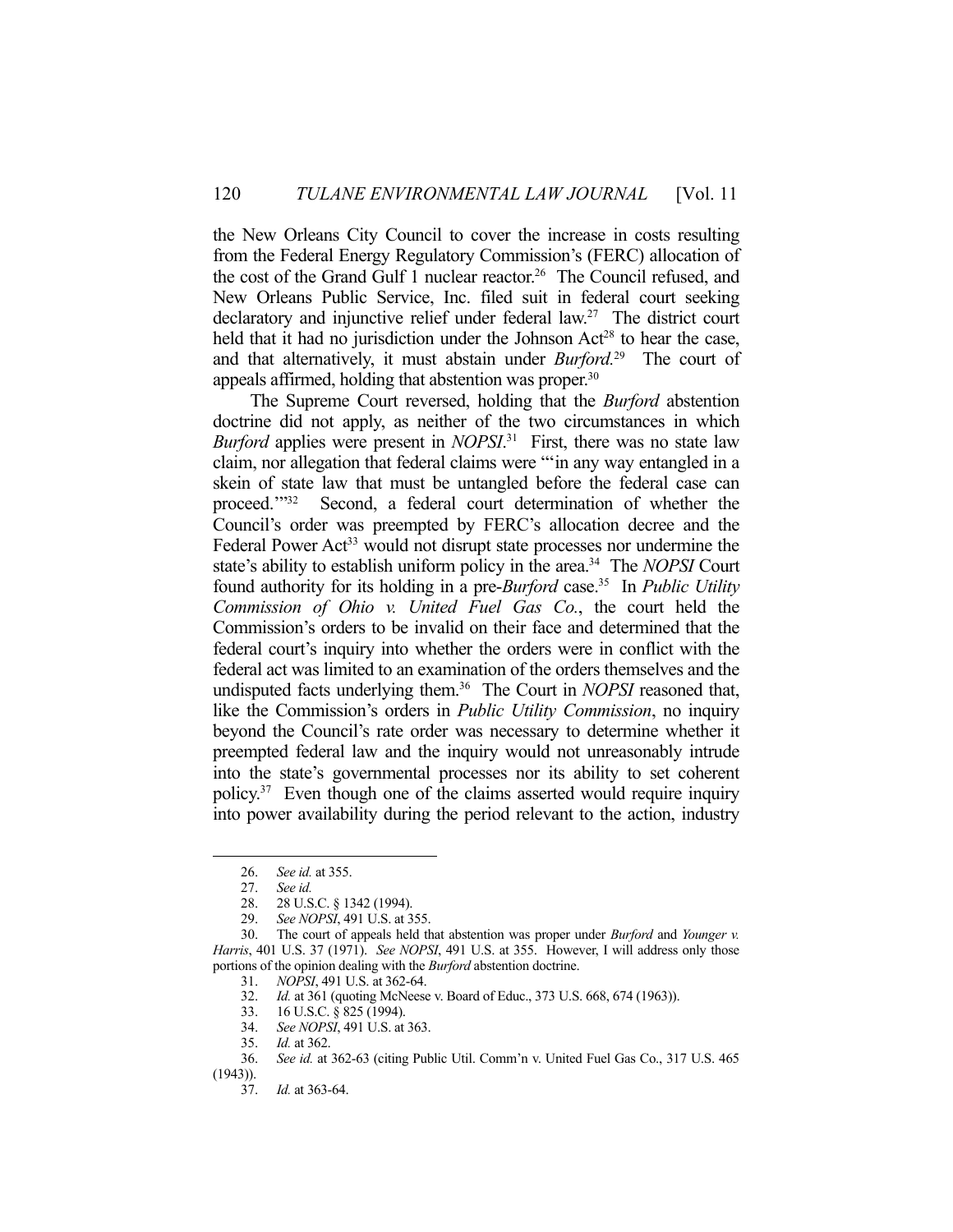practice, and wholesale rates, there was no need for great familiarity with local facts or policies, nor would state resolution of the issues be disrupted.<sup>38</sup> Therefore, *Burford* abstention was not appropriate.<sup>39</sup>

#### III. THE COURT'S DECISION

 In the noted case, the Fifth Circuit first addressed the Edwards Aquifer Act,<sup>40</sup> the state's "comprehensive" regulatory scheme for managing and directing use of the aquifer.<sup>41</sup> The Act created the Edwards Aquifer Authority to supervise the regulatory scheme.<sup>42</sup> The district court, however, found that, in spite of the existence of the Act and the Authority, there was a state of emergency in the aquifer, and the "taking" of endangered species was occurring.43 The district court, therefore, granted a preliminary injunction to limit the defendants' withdrawals from the aquifer to  $1.2$  times their winter use.<sup>44</sup> The district court concluded that the Edwards Aquifer Authority was not yet ready to manage the aquifer.<sup>45</sup>

 In its review of the district court's decision, the Fifth Circuit first addressed the necessary elements that a party seeking a preliminary injunction must establish:

(1) a substantial likelihood of success on the merits, (2) a substantial threat that failure to grant the injunction will result in irreparable injury, (3) that the threatened injury outweighs any damage that the injunction will cause the opposing party, and (4) that the injunction will not disserve the public interest.46

 The appellate court's review of a lower court's decision to grant or deny a preliminary injunction and of abstention decisions is under an abuse of discretion standard.<sup>47</sup> In the noted case, the Fifth Circuit narrowed its review to a determination of whether a preliminary injunction was properly granted in this case in light of the *Burford* abstention doctrine.<sup>48</sup> The court concluded that the Sierra Club had

 <sup>38.</sup> *See id.* at 364.

 <sup>39.</sup> *See id.* at 365.

 <sup>40. 1993</sup> Tex. Gen. Laws 2355.

 <sup>41.</sup> Sierra Club v. City of San Antonio, 112 F.3d 789, 792 (5th Cir. 1997). A state district court had declared the Act unconstitutional but in *Barshop v. Medina County Underground Water Conservation District*, 925 S.W.2d 618, 626-27, 638 (Tex. 1996), the Texas Supreme Court upheld the Act's facial constitutionality. *See Sierra Club*, 112 F.3d at 792.

 <sup>42.</sup> *See Sierra Club*, 112 F.3d at 792.

 <sup>43.</sup> *See id.* 

 <sup>44.</sup> *See id.*  45. *See id.* at 792-93.

 <sup>46.</sup> *Id.* at 793.

 <sup>47.</sup> *See id.* 

 <sup>48.</sup> *Id.*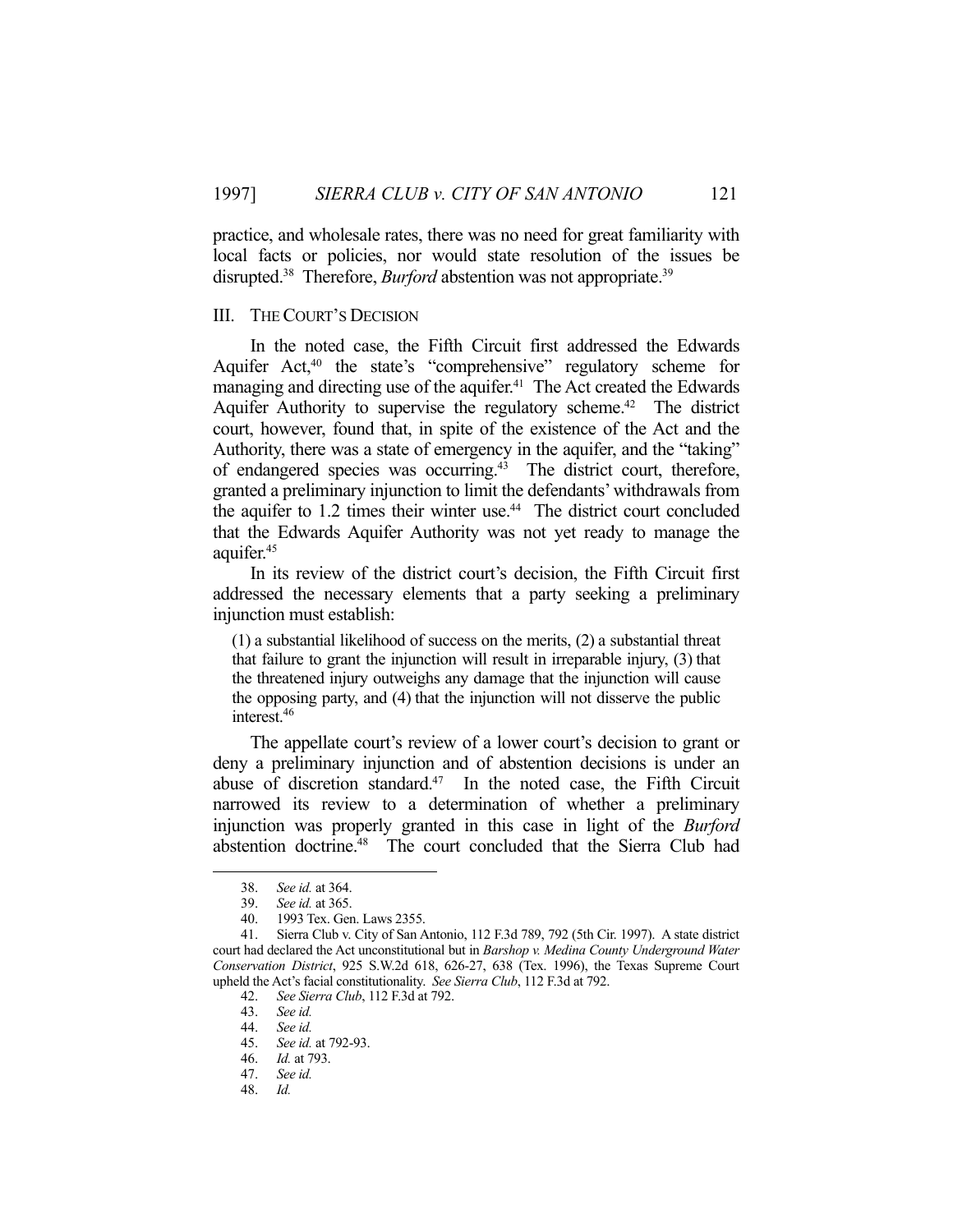"failed to meet the first requirement of a preliminary injunction—a substantial likelihood of success on the merits."<sup>49</sup>

 The court then analogized the noted case to *Burford* finding the facts of the two cases to be very similar.<sup>50</sup> The opinion stressed that, like the Railroad Commission's regulatory scheme for conserving the oil and gas resources of Texas, the Edwards Aquifer Act was a "comprehensive regulatory scheme," representing a "sweeping effort by the Texas Legislature to regulate the aquifer, with due regard for all competing demands for the aquifer's water."51 Additionally, the Edwards Aquifer Authority was vested with "'all the powers and privileges necessary to manage, conserve, preserve, and protect the aquifer."<sup>52</sup> The Act also addressed the protection of endangered species in Section 1.14 of the Act.<sup>53</sup> Under the Act, the Authority may file suit in state district court for an injunction and the Texas Natural Resource and Conservation Commission is authorized to file a suit for an order of mandamus to compel the Authority to comply with its duties under the Act.<sup>54</sup> The court asserted that the water resources at issue in the noted case were a matter of paramount importance to the state, akin to the oil and gas resources at issue in *Burford*.<sup>55</sup> The Fifth Circuit also recognized Texas's enormous interest in the Edwards Aquifer and in water conservation, especially in times of drought.<sup>56</sup> The court observed that both the endangered species at issue and the Edwards Aquifer are entirely intrastate.57 Considering the state's interest, the court declared a need for harmonious management and decision-making regarding the aquifer and the state's entire water conservation scheme.58

 The court then defeated a series of arguments that abstention is not appropriate. The Sierra Club had reasoned that the court should not abstain because the suit sought relief solely under a federal law, the ESA.59 The Fifth Circuit responded that, under *Burford*, abstention might be appropriate where jurisdiction is not solely based on the diversity of

<u>.</u>

 <sup>49.</sup> *Id.* at 793.

 <sup>50.</sup> *Id.*

 <sup>51.</sup> *Id.* at 794.

 <sup>52.</sup> *Id.* (quoting Edwards Aquifer Act, 1993 Tex. Gen. Laws 2355).

 <sup>53. &</sup>quot;The Authority must 'protect aquatic and wildlife habitat' and 'protect species that are designated as threatened or endangered under applicable federal or state law.'" *Id.* at 794 (quoting Edwards Aquifer Act, 1993 Tex. Gen. Laws 2355).

 <sup>54.</sup> *See id.* (citing Edwards Aquifer Act, 1993 Tex. Gen. Laws 2355).

 <sup>55.</sup> *Id.*

 <sup>56.</sup> *Id.*

 <sup>57.</sup> *Id.* at 794.

 <sup>58.</sup> *Id.* at 794-95.

 <sup>59.</sup> *See id.*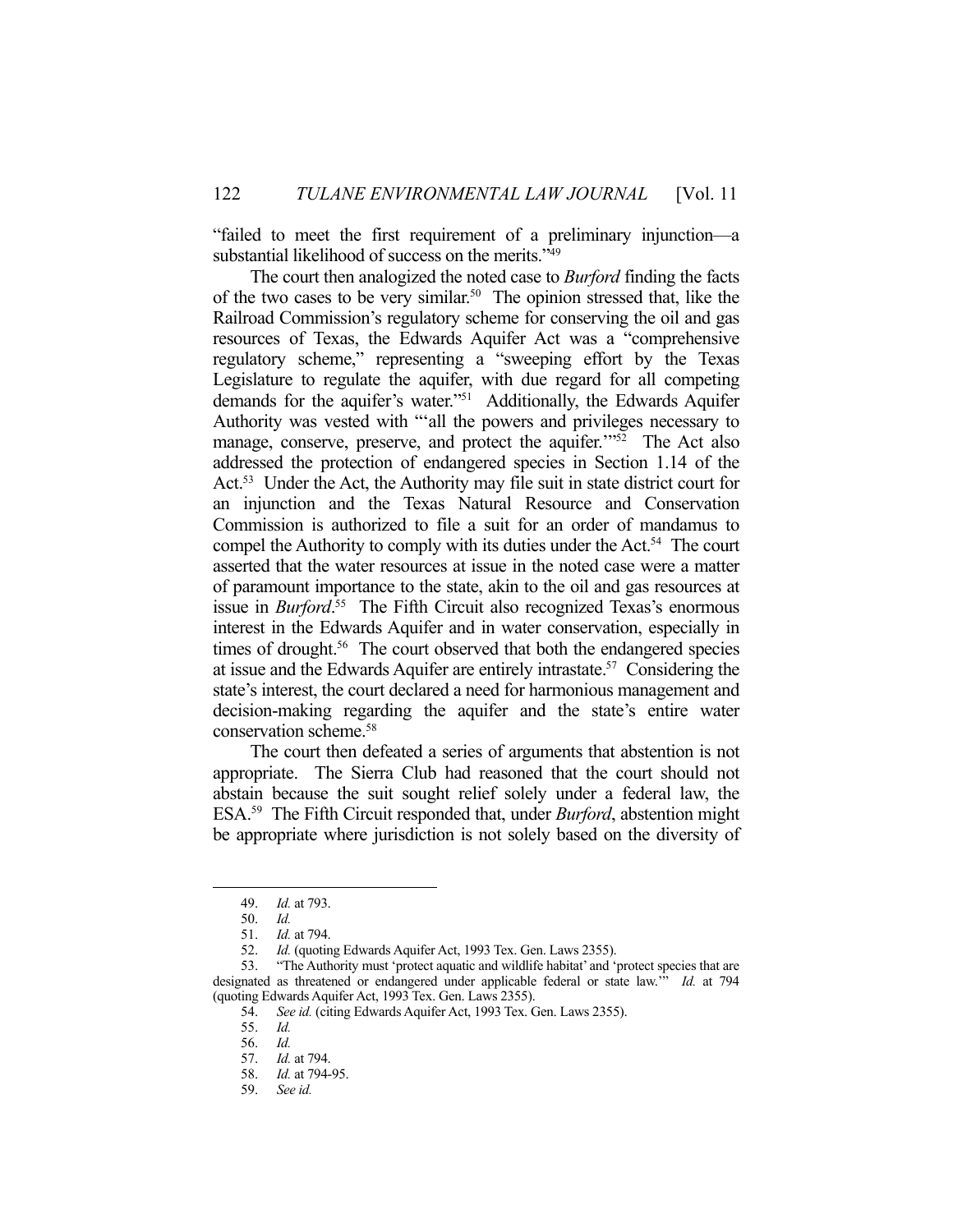the parties.<sup>60</sup> The issue is whether the cause of action is so "entangled" in state law issues that the state law issues "'must be untangled before the federal case can proceed.'"61 According to the court, if abstention was authorized in *Burford*, where plaintiffs claimed a "violation of [their] constitutional rights, then surely it is also warranted where the plaintiff claims a federal statutory violation."62

 The Fifth Circuit also disagreed with the district court's reasoning that abstention was not warranted because the Edwards Aquifer Authority had not yet developed a plan to manage the aquifer and deal with the emergency situation.<sup>63</sup> The court noted that the record revealed that the Authority had issued rules for processing permit applications and for management in the emergency period.<sup>64</sup> The Fifth Circuit concluded that a state regulatory scheme need not be fully in place for *Burford* abstention to apply.65 The court emphasized that the concern expressed in *Burford* for the Railroad Commission's regulatory scheme was based, not on the length of existence of the scheme, but on its comprehensive regulation of a matter of great state concern and the need for uniform application of its rules.<sup>66</sup>

 The court contended that its abstention was especially appropriate because the Sierra Club's request for an injunction followed a vote by the Authority not to declare an emergency.<sup>67</sup> The Fifth Circuit held that "[t]he purpose of *Burford* abstention is to discourage such federal court secondguessing of state regulatory matters."68

 The Fifth Circuit also agreed with the Sierra Club's assertion that the Edwards Aquifer Act does not provide an express vehicle for citizens to assert private causes of action.<sup>69</sup> The court declined to decide whether the applicability of the Texas Administrative Procedure Act would "confer [] standing on an environmental group like the Sierra Club."70 The court was persuaded that, in spite of the Supreme Court's description of *Burford* abstention as proper "'[w]here timely and adequate state-court review is available,'" a plaintiff need not have an individual "cause of action under

 <sup>60.</sup> *Id.* 

 <sup>61.</sup> *Id.* at 795 (quoting Quackenbush v. Allstate Ins. Co., 116 S. Ct. 1712, 1726 (1996)).

 <sup>62.</sup> *Id.* at 796.

 <sup>63.</sup> *Id.*

 <sup>64.</sup> *Id.* 

 <sup>65.</sup> *Id.* 

 <sup>66.</sup> *Id.* 

 <sup>67.</sup> *Id.*

 <sup>68.</sup> *Id.*

 <sup>69.</sup> *Id.* at 796-97.

 <sup>70.</sup> *Id.* (citing Texas Administrative Procedure Act, TEX. GOV'T CODE ANN. § 2001.001- 2001.901 (West Supp. 1997)).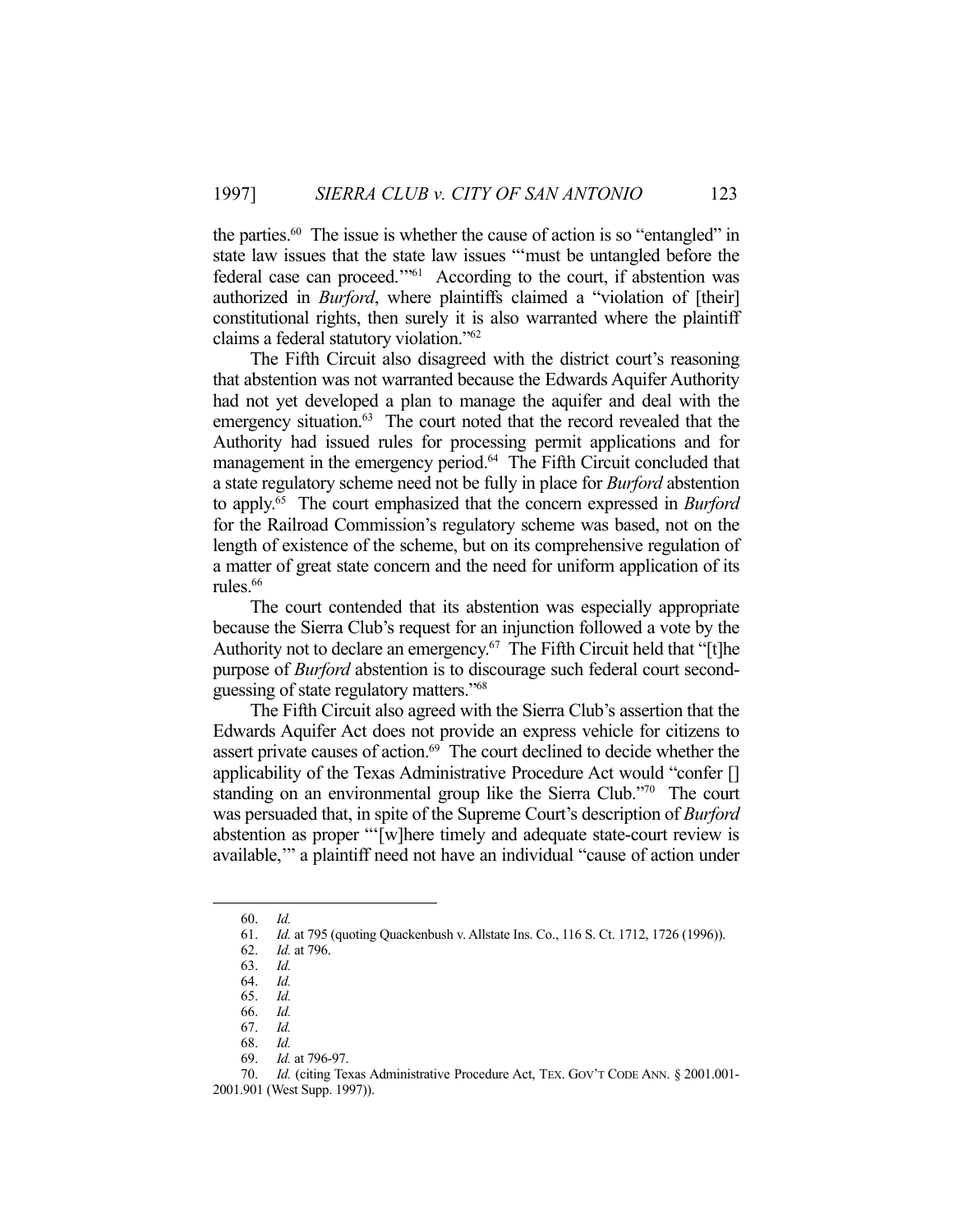the state regulatory scheme."71 Moreover, the Edwards Aquifer Authority has a statutory duty to protect endangered species and may file civil suits in state district court for a preliminary injunction.72 Additionally, the Texas Natural Resource Conservation Commission is authorized to file suit for mandamus to force the Authority to carry out that duty.<sup>73</sup>

 The Sierra Club also argued that federal courts should not abstain where a state sets up a regulatory scheme and then contends that a preexisting federal regulatory scheme should not be controlling, establishing a "negative preemption."74 The court responded that such a situation was normal with abstention under the *Younger* doctrine75 as well and that the ESA did not attempt to preempt state law.76

 Finally, the Sierra Club argued that abstention was inapplicable because there was no state administrative proceeding with which the federal proceeding was in conflict.<sup>77</sup> The court, however, signaled the Authority's rulemaking as underway and its vote against declaring an emergency as in conflict with the federal court's injunction.<sup>78</sup> Further, according to the court, "*Burford* abstention does not require the existence of an ongoing state proceeding with which the federal court action directly interferes."79

 Judge Benavides dissented from the majority opinion, finding that, in the absence of "timely and adequate state-court review," *Burford* abstention is inappropriate.80 Judge Benavides asserted that where state courts do not, for some reason, have jurisdiction over the federal question presented, abstention is unwarranted.<sup>81</sup> The dissent emphasized that the Supreme Court has only required Burford abstention in two cases, and in both cases the Court found that plaintiffs could obtain adequate review in state court.<sup>82</sup> Judge Benavides' contention is that even if, as the majority claimed, adequate judicial review of the Authority's activity is available under Texas's administrative scheme, "there is still no judicial review of the Sierra Club's federal claim" under the ESA.83 Judge Benavides

 <sup>71.</sup> *Id.* at 797 (quoting *NOPSI*, 491 U.S. 350, 361 (1989)).

 <sup>72.</sup> *See id.*

See *id.* 

 <sup>74.</sup> *Id.*

 <sup>75.</sup> *See* Younger v. Harris, 401 U.S. 37 (1971).

 <sup>76.</sup> *Sierra Club*, 112 F.3d at 797.

 <sup>77.</sup> *See id.* at 798.

 <sup>78.</sup> *Id.* 

 <sup>79.</sup> *Id.* 

 <sup>80.</sup> *Id.* at 798-99 (Benavides, J., dissenting) (quoting *NOPSI*, 491 U.S. 350, 361 (1989)).

 $81.$  *Id.* 

 <sup>82.</sup> The two cases were *Burford* and *Alabama Public Service Commission v. Southern Ry.*, 341 U.S. 341, 343 (1951). *See Sierra Club*, 112 F.3d at 799 (Benavides, J., dissenting).

 <sup>83.</sup> *Sierra Club*, 112 F.3d at 800 (Benavides, J., dissenting).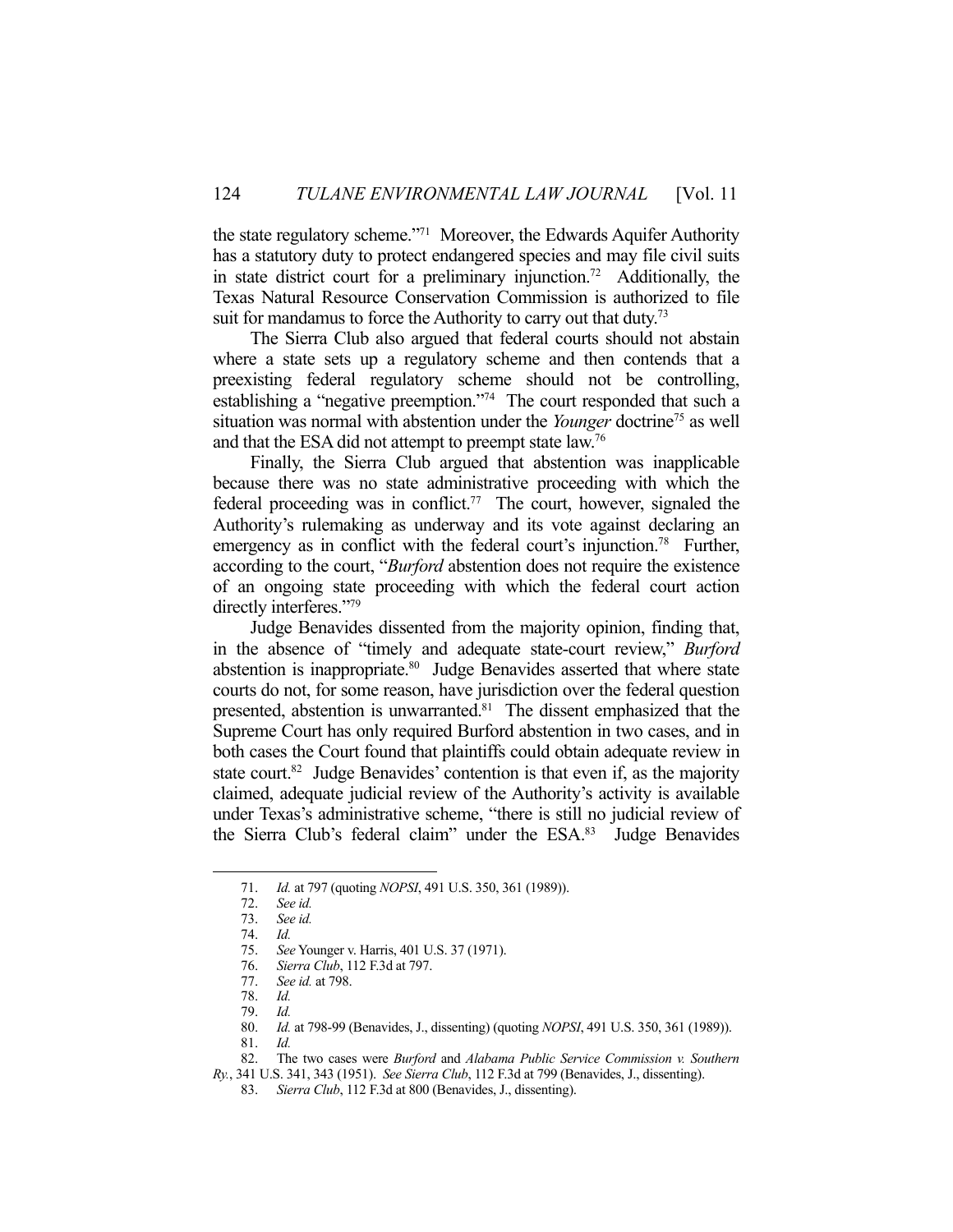concluded that the argument for abstention in this case was "nothing more than a plea for this court to abrogate its duty to enforce a federal right granted to private citizens by Congress" due to possible conflicts with local interests.<sup>84</sup>

#### IV. ANALYSIS

 The Fifth Circuit's reliance on the *Burford* abstention doctrine to remove the Sierra Club from federal court sets a dangerous precedent. Acknowledging that the court is correct in its assertions that Texas has a comprehensive scheme for the conservation of the Edwards Aquifer and endangered species, that water resources are of paramount importance to the state, and that the state should be allowed to develop coherent policy to manage these critical resources, the court has nonetheless stretched the boundaries of the *Burford* abstention doctrine to the breaking point.<sup>85</sup> As the Supreme Court noted in *Colorado River Water Conservation District*, abstention is "'an extraordinary and narrow exception'" to a district court's duty to adjudicate questions properly before it.<sup>86</sup> Nonetheless, by bending virtually every part of the prior Supreme Court elaboration of the *Burford* doctrine, the Fifth Circuit has rendered it so elastic that it is able to encompass a multitude of situations where states would prefer not to comply with federal laws.

 The court's analogy of the Edwards Aquifer Act and Authority to the Railroad Commission's orders in *Burford* is improper because, as Judge Benavides observes, the Railroad Commission's orders in *Burford* were reviewable in state court and abstention by a federal court would lead to adjudication in state court. $87$  In contrast, the ESA violations at issue in the noted case cannot be raised within the scheme Texas has established to regulate the Edwards Aquifer.<sup>88</sup> Therefore, deference to the state's regulatory scheme does not serve to avoid the confusion that the *Burford* doctrine is intended to avoid.<sup>89</sup> The court added that it is not necessary for a plaintiff to have a private cause of action under the state statutory scheme to have "'timely and adequate state-court review available.'"<sup>90</sup>

 <sup>84.</sup> *Id.* at 801.

 <sup>85.</sup> *See id.* at 791, 794.

 <sup>86.</sup> Colorado River Water Conservation Dist. v. United States, 424 U.S. 800, 813 (1976) (quoting County of Allegheny v. Frank Mashuda Co., 360 U.S. 185, 188-89 (1959)).

 <sup>87.</sup> *Sierra Club*, 112 F.3d at 800 (Benavides, J., dissenting).

 <sup>88.</sup> Nor was the Edwards Aquifer Authority planning to act affirmatively to protect the endangered species at issue. *See Sierra Club*, 112 F.3d at 796.

 <sup>89.</sup> *See id.* at 801 (Benavides, J., dissenting).

 <sup>90.</sup> *Id.* at 797 (quoting *NOPSI*, 491 U.S. 350, 361 (1989)) (discussing the Authority's obligation to protect endangered species by filing civil suit for injunctive relief in state district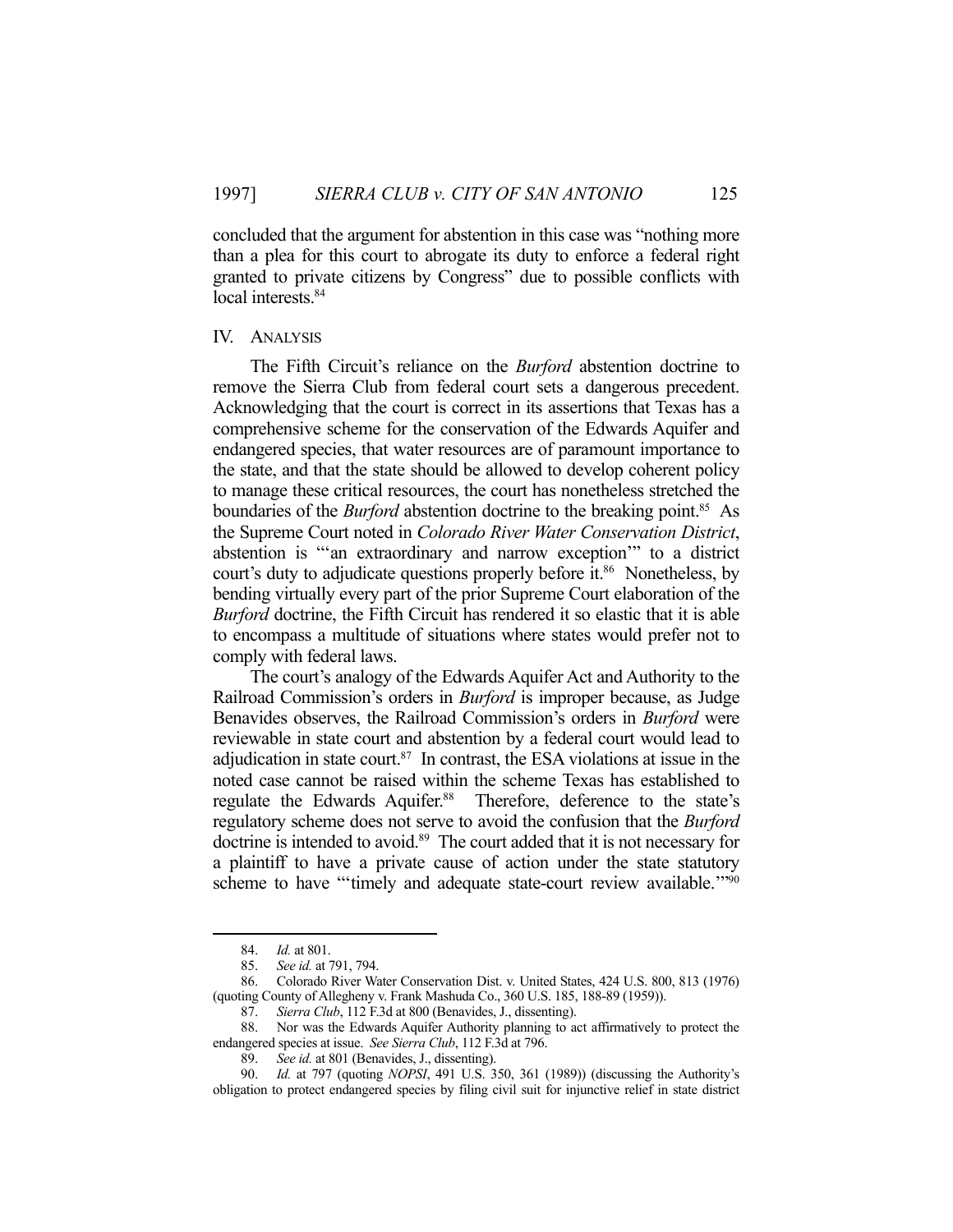Thus, the court implied that it is enough that some entity have state-court review available, which goes against the grain of the Supreme Court's abstention doctrine.<sup>91</sup>

 The court's assertion that state law issues are so entangled with the ESA claim that the state issues must first be resolved is not supported by the case law. In fact, under the Supreme Court's reasoning in *NOPSI*, *Burford* abstention is inappropriate in this case. The *NOPSI* Court held that where a challenge to the Commission's orders to determine if they conflicted with federal law was limited to an evaluation of the orders themselves and the undisputed facts underlying them, the inquiry would not unreasonably intrude into the state's governmental processes or its ability to establish coherent policy.<sup>92</sup> As in the noted case, a federal court's inquiry is limited to determining whether the undisputed actions of the challenged governmental and private entities conflict with the ESA. This determination is appropriately made by a federal court, charged primarily with the coherent interpretation of federal law. As Judge Benavides asserts in his dissent, the abstention argument "is flatly inconsistent with a governmental system in which federal law is supreme."93

 The majority's opinion also stretches the limits of the doctrine regarding the level of comprehensiveness of the state's regulatory scheme necessary for *Burford* abstention to apply. The Edwards Aquifer Authority only finalized rules for processing permit applications and for a management plan during the course of the litigation.<sup>94</sup> It is difficult to say that the comprehensive scheme necessary for the uniform application of the state's rules was in existence such that a federal court should rightfully have abstained.

### V. CONCLUSION

 It is unclear whether future plaintiffs challenging state and local governmental action, as well as private action, as in a violation of a federal law will now face a greater likelihood of having their cases rejected by federal courts under the Fifth Circuit's expanded *Burford*

court and the Texas Natural Resource Conservation Commission's authority to sue for mandamus in state district court to compel the Authority to carry out its duties).

 <sup>91.</sup> *See* Burford v. Sun Oil Co., 319 U.S. 315, 332 (1943) (holding abstention appropriate where plaintiffs had a private cause of action in state court under Texas's regulatory scheme for oil and gas); Alabama Pub. Serv. Comm'n v. Southern Ry., 341 U.S. 341 (1951) (holding that abstention was only appropriate because plaintiffs could be granted adequate review and relief in state court).

 <sup>92.</sup> *NOPSI*, 491 U.S. 350, 361-64 (1989).

 <sup>93.</sup> *Sierra Club*, 112 F.3d at 802 (Benavides, J., dissenting).

 <sup>94.</sup> *See id.* at 796.